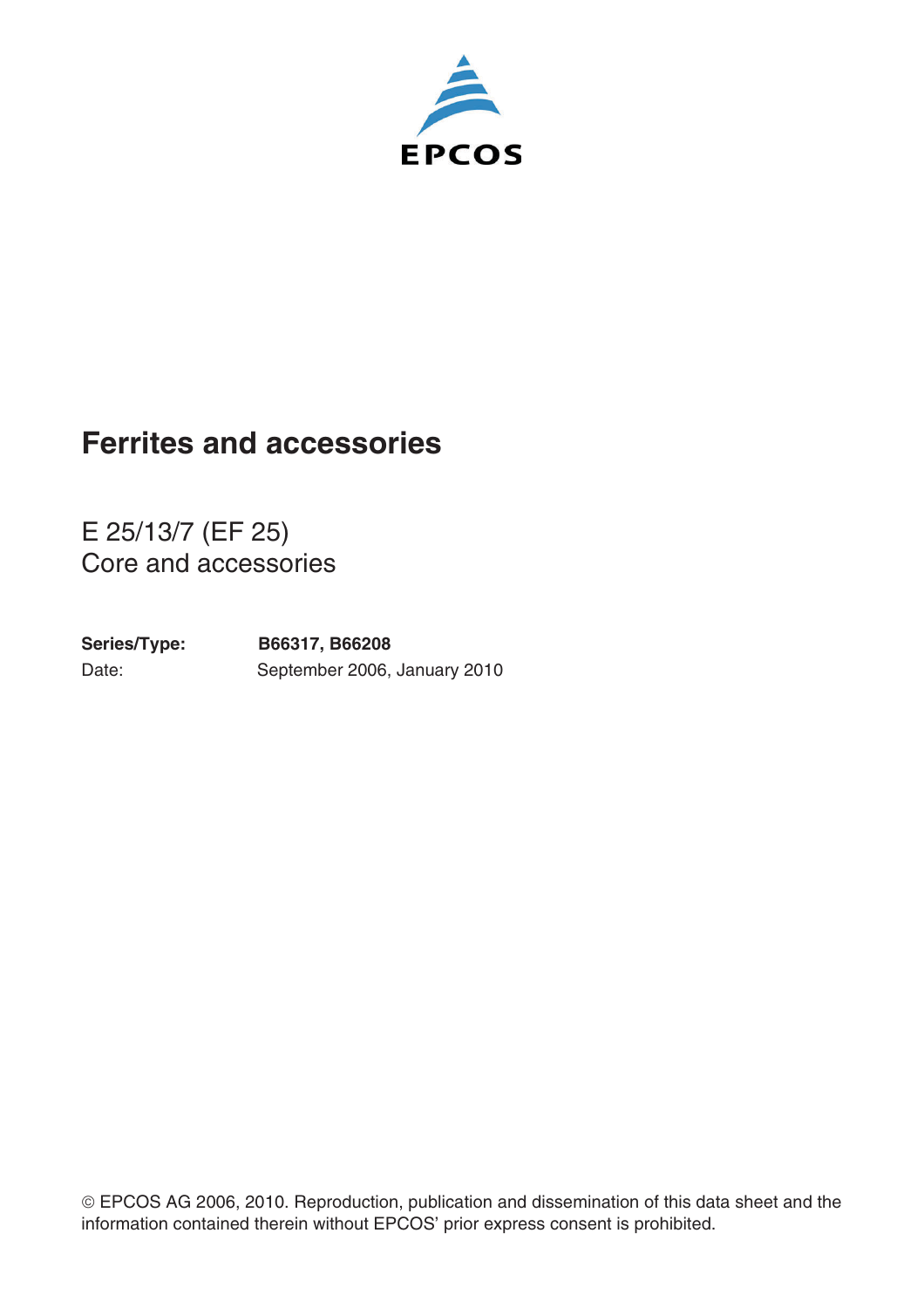

**Core B66317**

■ To IEC 61246

■ Delivery mode: single units

**Magnetic characteristics** (per set)

 $\Sigma I/A = 1.1$  mm<sup>-1</sup>  $I_{e}$  $I_e$  = 57.5 mm<br> $A_e$  = 52.5 mm  $= 52.5$  mm<sup>2</sup>  $A_{min} = 51.5$  mm<sup>2</sup>  $V_e$  = 3020 mm<sup>3</sup>

**Approx. weight** 16 g/set



# **Ungapped**

| Material        | $A1$ value<br>nH | $\mu_{\rm e}$ | $P_V$<br>W/set                           | Ordering code   |
|-----------------|------------------|---------------|------------------------------------------|-----------------|
| N <sub>30</sub> | 2900 +30/-20%    | 2530          |                                          | B66317G0000X130 |
| N <sub>27</sub> | 1750 +30/-20%    | 1520          | $\vert$ < 0.59 (200 mT, 25 kHz, 100 °C)  | B66317G0000X127 |
| <b>N87</b>      | 1850 +30/-20%    | 1620          | $\vert$ < 1.60 (200 mT, 100 kHz, 100 °C) | B66317G0000X187 |

# **Gapped**

| Material          | g<br>mm         | $A1$ value<br>approx.<br>nH | $\mu_{\rm e}$ | Ordering code<br>$**$ = 27 (N27)<br>$= 87 (N87)$ |
|-------------------|-----------------|-----------------------------|---------------|--------------------------------------------------|
| N <sub>27</sub> , | $0.10 \pm 0.02$ | 489                         | 425           | B66317G0100X1**                                  |
| <b>N87</b>        | $0.16 \pm 0.02$ | 347                         | 302           | B66317G0160X1**                                  |
|                   | $0.25 \pm 0.02$ | 250                         | 218           | B66317G0250X1**                                  |
|                   | $0.50 + 0.05$   | 151                         | 131           | B66317G0500X1**                                  |
|                   | $1.00 \pm 0.05$ | 91                          | 79            | B66317G1000X1**                                  |

The  $A_L$  value in the table applies to a core set comprising one ungapped core (dimension  $g = 0$ ) and one gapped core (dimension  $g > 0$ ).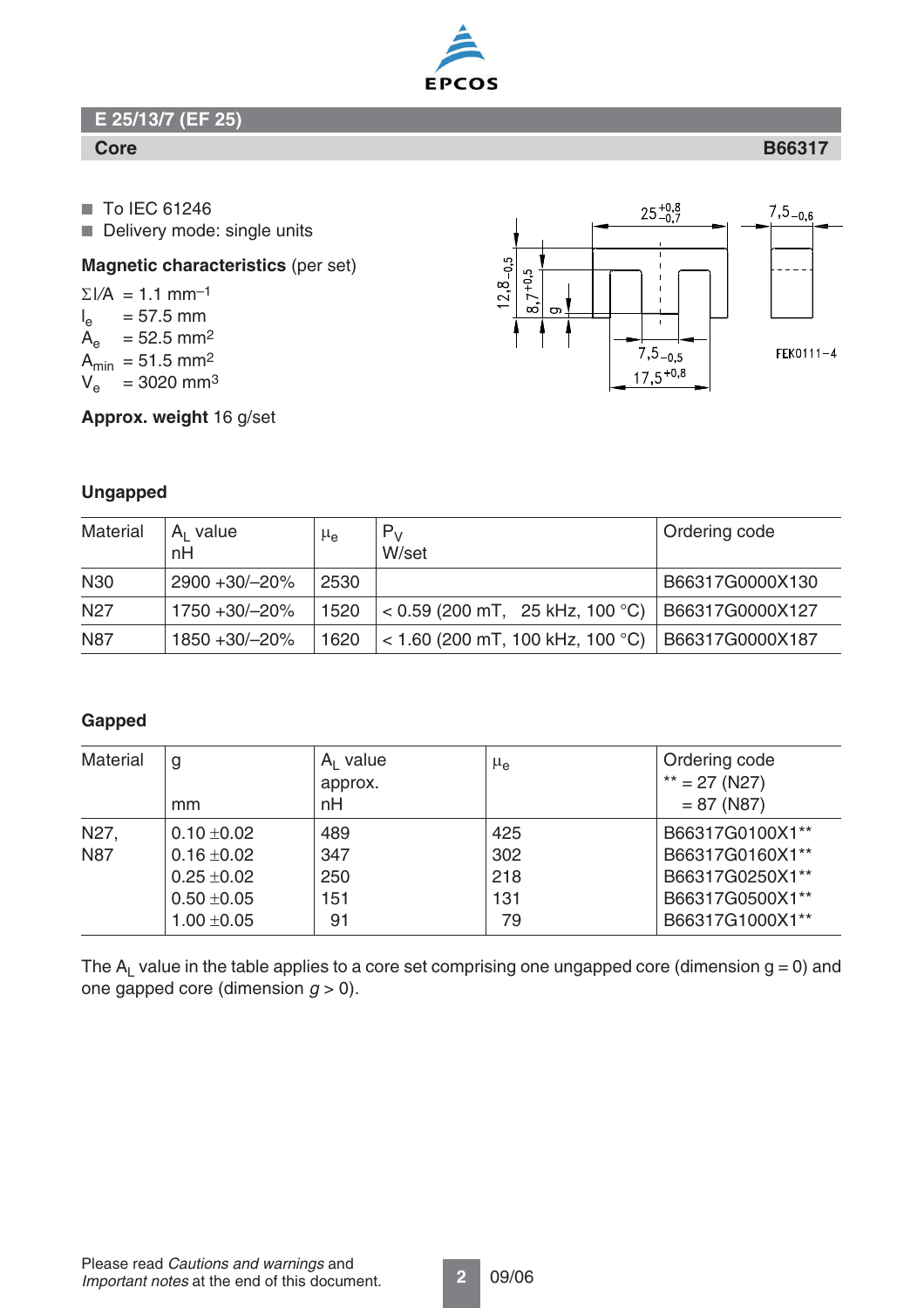

**Core B66317**

**Calculation factors** (for formulas, see "E cores: general information")

| Material        | Relationship between<br>air gap $- A1$ value |           | Calculation of saturation current |           |                     |            |  |
|-----------------|----------------------------------------------|-----------|-----------------------------------|-----------|---------------------|------------|--|
|                 | K1 (25 $^{\circ}$ C)                         | K2(25 °C) | K3 $(25 °C)$                      | K4(25 °C) | $ $ K3 (100 °C) $ $ | K4(100 °C) |  |
| N <sub>27</sub> | 90                                           | $-0.731$  | 139                               | $-0.847$  | 129                 | $-0.865$   |  |
| <b>N87</b>      | 90                                           | $-0.731$  | 139                               | $-0.796$  | 125                 | $-0.873$   |  |

Validity range: K1, K2: 0.10 mm < s < 2.00 mm K3, K4: 60 nH <  $A_L$  < 570 nH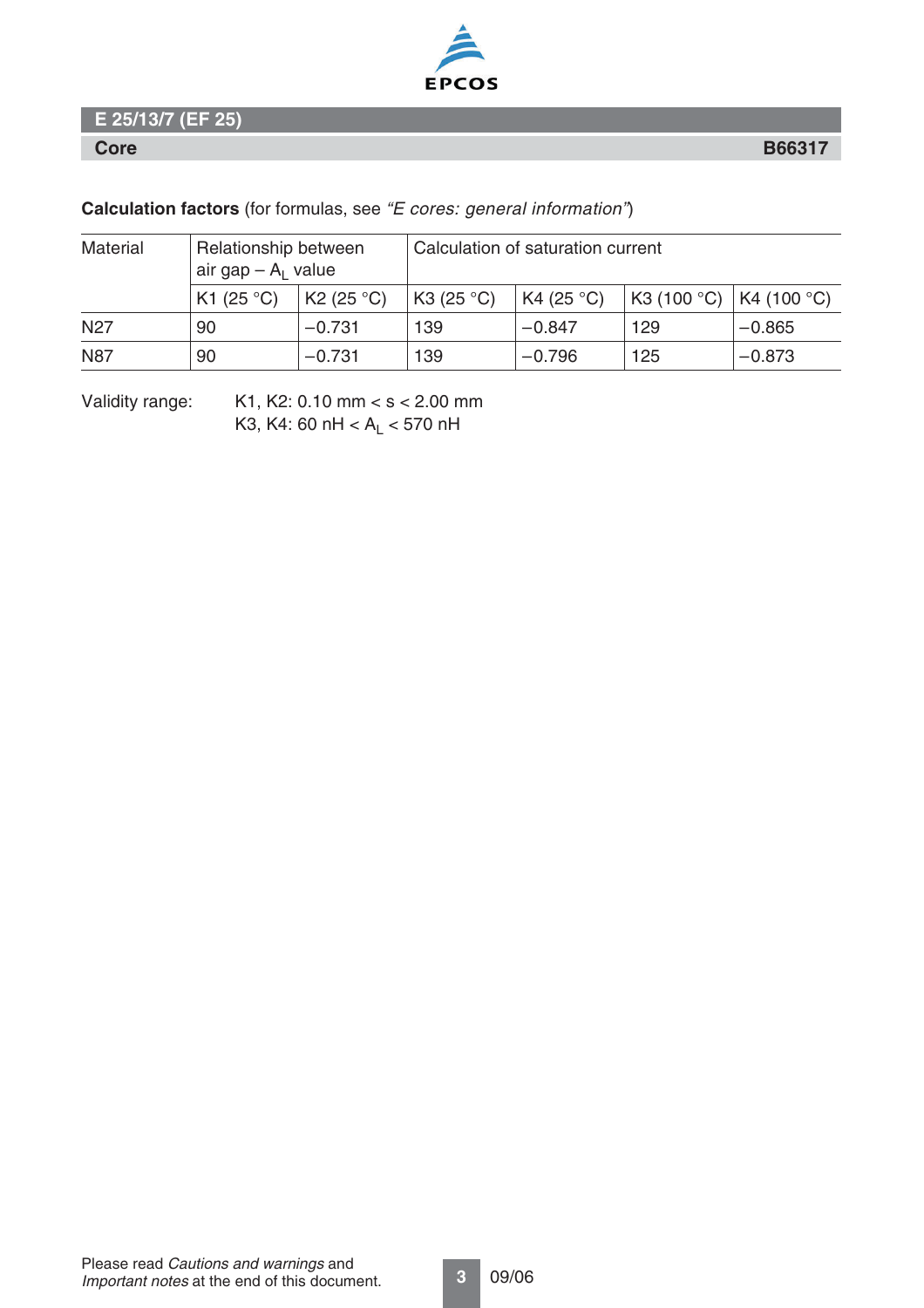

#### **Accessories B66208**

### **Coil former (magnetic axis horizontal or vertical)**

Material: GFR polyterephthalate, UL 94 V-0, insulation class to IEC 60085: B66208B, X: F  $\triangleq$  max. operating temperature 155 °C, color code black Valox 420-SE0<sup>®</sup> [E45329 (M)], GE PLASTICS B V B66208-W: H  $\cong$  max. operating temperature 180 °C, color code black Rynite FR 530<sup>®</sup> [E41938 (M)], E I DUPONT DE NEMOURS & CO INC Solderability: to IEC 60068-2-20, test Ta, method 1 (aging 3): 235 °C, 2 s Resistance to soldering heat: to IEC 60068-2-20, test Tb, method 1B: 350 °C, 3.5 s Winding: see Data Book 2007, chapter "Processing notes, 2.1"

Squared pins.

Yoke Material: Stainless spring steel (0.25 mm)

| Coil former |                                                |                          |          |                            |      | Ordering code                      |
|-------------|------------------------------------------------|--------------------------|----------|----------------------------|------|------------------------------------|
| Version     | <b>Sections</b>                                | $A_N$<br>mm <sup>2</sup> | IN<br>mm | $A_R$ value<br>$\mu\Omega$ | Pins |                                    |
| Horizontal  |                                                | 61                       | 50       | 28                         | 10   | B66208B1110T001                    |
| Vertical    |                                                | 61                       | 50       | 28                         | 10   | B66208X1010T001<br>B66208W1010T001 |
|             | Yoke (ordering code per piece, 2 are required) | B66208A2010X000          |          |                            |      |                                    |

# **Horizontal version (B66208B)**









Hole arrangement View in mounting direction

FEK0352-I

Please read Cautions and warnings and Important notes at the end of this document.

**4** 09/06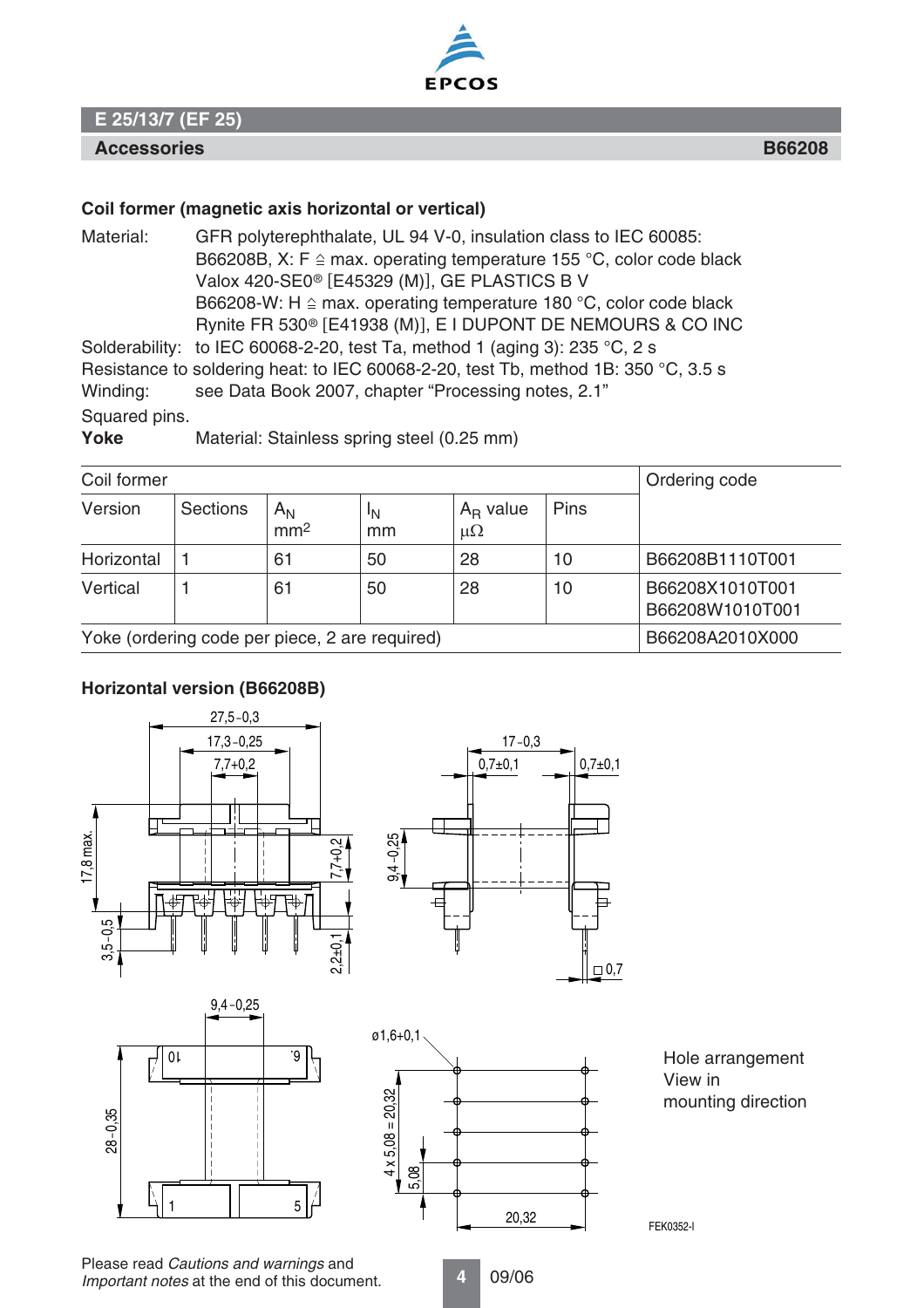

# **Vertical version (B66208W, B66208X)**



**Yoke** 

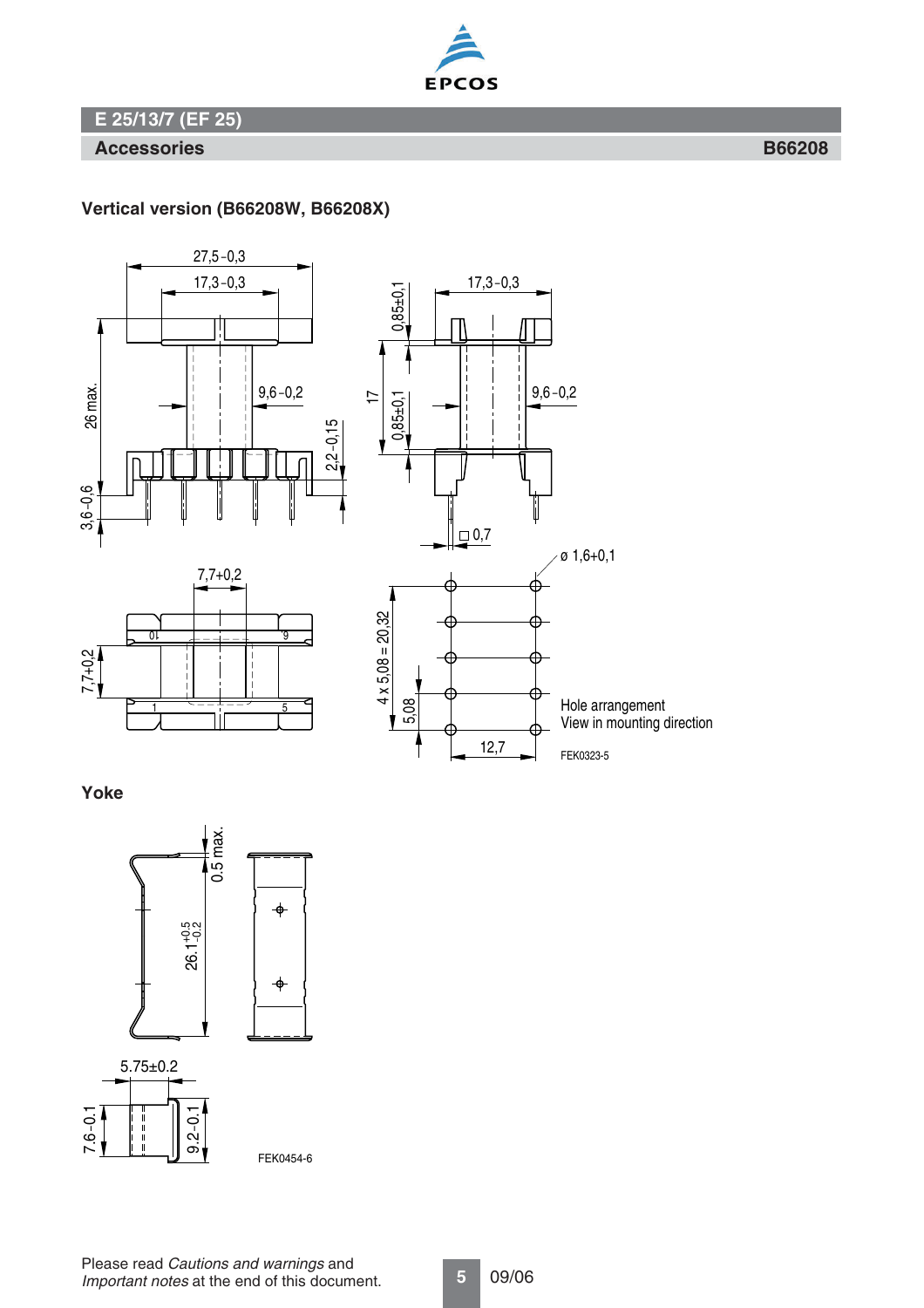

#### **Accessories B66208**

# **Coil former for SMPS transformers with line isolation**

Material: GFR polyterephthalate (UL 94 V-0, insulation class to IEC 60085:  $F \triangleq$  max. operating temperature 155 °C), color code black Pocan B4235<sup>®</sup> [E245249 (M)], LANXESS AG Solderability: to IEC 60068-2-20, test Ta, method 1 (aging 3): 235 °C, 2 s

Resistance to soldering heat: to IEC 60068-2-20, test Tb, method 1B: 350 °C, 3.5 s

Winding: see Data Book 2007, chapter "Processing notes, 2.1"

Squared pins.

**Yoke** Material: Nickel silver (0.3 mm) with ground terminal

| Coil former                    |                            | Ordering code   |                              |      |                 |
|--------------------------------|----------------------------|-----------------|------------------------------|------|-----------------|
| Sections                       | $A_{N}$<br>mm <sup>2</sup> | 'N<br>mm        | $A_{R}$ value<br>$\mu\Omega$ | Pins |                 |
|                                | 56.9                       | 69.2            | 41.8                         | 9    | B66208K1009T001 |
| Yoke (ordering code per piece) |                            | B66208A2003X000 |                              |      |                 |

# **Coil former** Yoke





12,7

Hole arrangement View in mounting direction

FEK0397-I



5 | ' ' ' ' ' ' ' ' | 1

20,32

9

2,54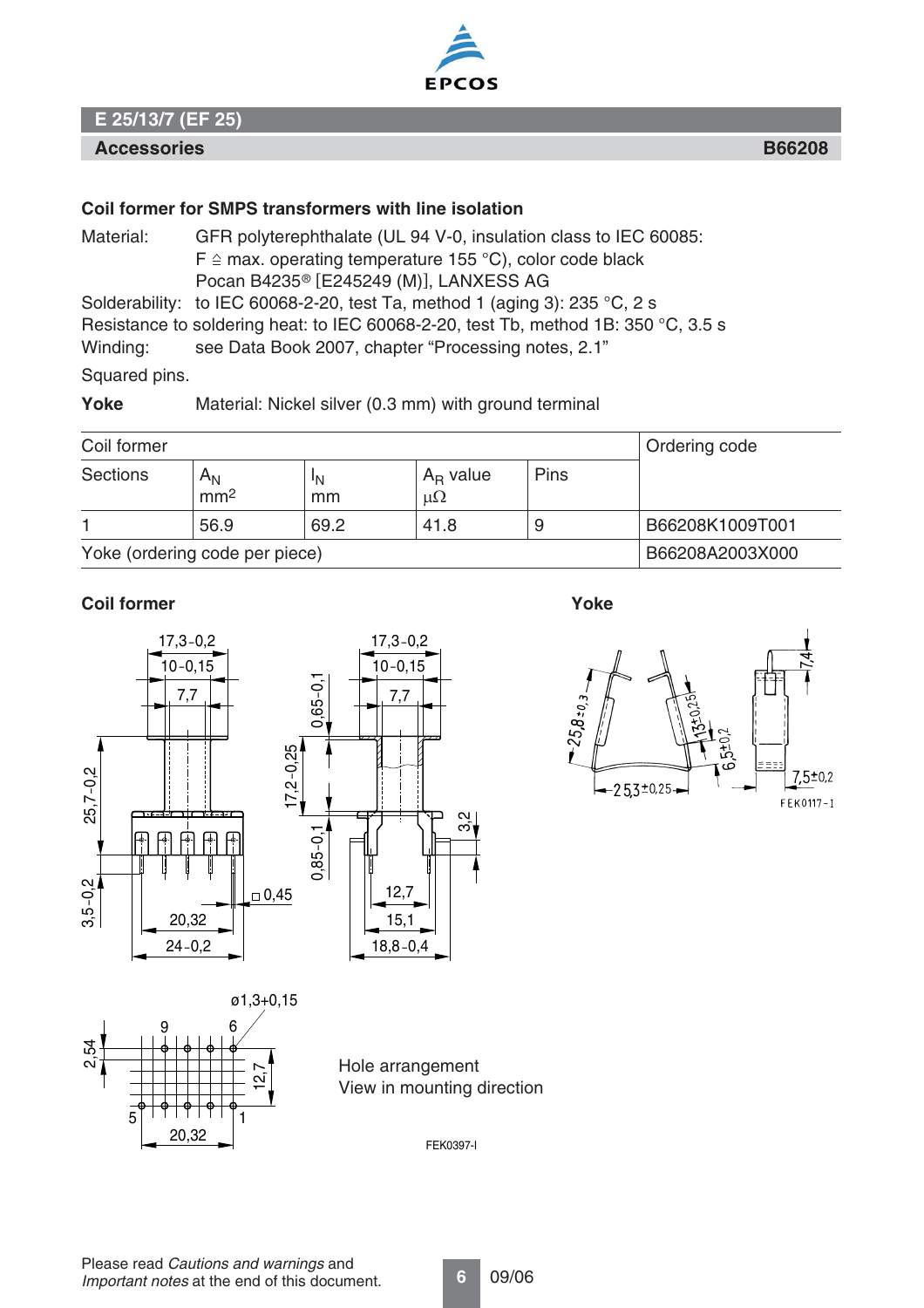

**Ferrites and accessories**

# **Cautions and warnings**

# **Mechanical stress and mounting**

Ferrite cores have to meet mechanical requirements during assembling and for a growing number of applications. Since ferrites are ceramic materials one has to be aware of their special behavior under mechanical load.

Just like any ceramic material, ferrite cores are brittle and sensitive to any shock, fast changing or tensile load. Especially fast cooling rates under ultrasonic cleaning, high static and cyclic loads can cause cracks or failure of the ferrite cores.

For detailed information see Data Book 2007, chapter "General - Definitions, 8.1".

### Effects of core combination on A<sub>1</sub> value

Stresses in the core affect not only the mechanical but also the magnetic properties. It is apparent that the initial permeability is dependent on the stress state of the core. The higher the stresses are in the core, the lower the value for the initial permeability. Thus, the embedding medium should offer the greatest possible elasticity.

For detailed information see Data Book 2007, chapter "General - Definitions, 8.2".

### **Heating up**

Ferrites can run hot during operation at higher flux densities and higher frequencies.

#### **NiZn-materials**

The magnetic properties of NiZn-materials can change irreversibly when exposed to strong magnetic fields.

#### **Processing notes**

- The start of the winding process should be soft. Otherwise, the flanges may be destroyed.
- Excessive winding forces may damage the flanges or squeeze the tube so that the cores can no longer be mounted.
- Excessive soldering time at high temperature ( $>300$  °C) may affect coplanarity or pin arrangement.
- Not following the processing notes for soldering of the J-leg terminals may cause solderability problems at the transformer because of contamination with tin oxide (SnO) from the tin bath or burned insulation from the wire. For detailed information see Data Book 2007, chapter "Processing notes, 2.2".
- The dimensions of the pin hole arrangement are fixed and should be understood as an ideal recommendation for drilling the printed circuit board. In order to avoid problems when mounting the transformer, customers should make allowances for manufacturing tolerances in the drilling and pick-and-place processes by increasing the diameter of the pin holes.